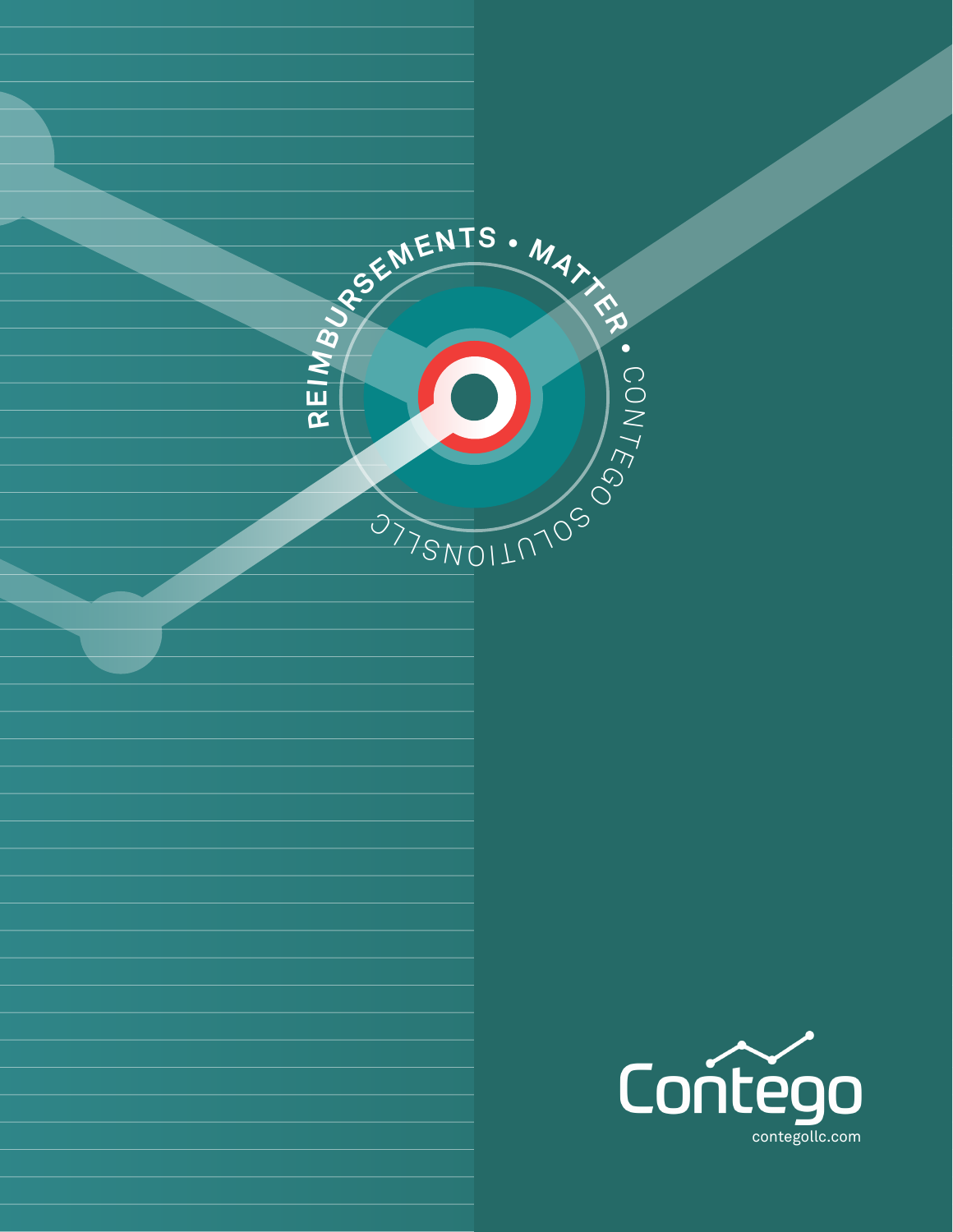

**What are you looking for in a state-of-theart out-of-network claims and appeals process?**

**Are you looking for predictive modeling with accurate data that leads to better decisions and reimbursements?**  Contego does that, enabling surgery center leaders to manage proactively where to perform surgeries to optimize reimbursements.

#### **Do you seek highly effective management of increasingly onerous patient financial responsibility conversations?**

Contego also does that, eliminating awkward financial discussions with patients so you can focus on providing care.

#### **Do you want thorough execution of an advanced level claims and appeals process?**

Every day Contego focuses on executing one of the most comprehensive claims and appeals processes in the industry.

#### **Are you searching for rigorous legal protection and compliance with federal and state regulations?**

Contego mitigates risk for providers in the process through our legal team's command mastery of state and federal laws.

Predictive modeling. Patient financial responsibility. Comprehensive claims and appeals. Legal mastery.

That's not all…but it's a good place to start. You want to grow your reimbursements. It's in the financial best interest of insurers to limit your reimbursements and your options. Contego works to open your options and optimize your reimbursements.

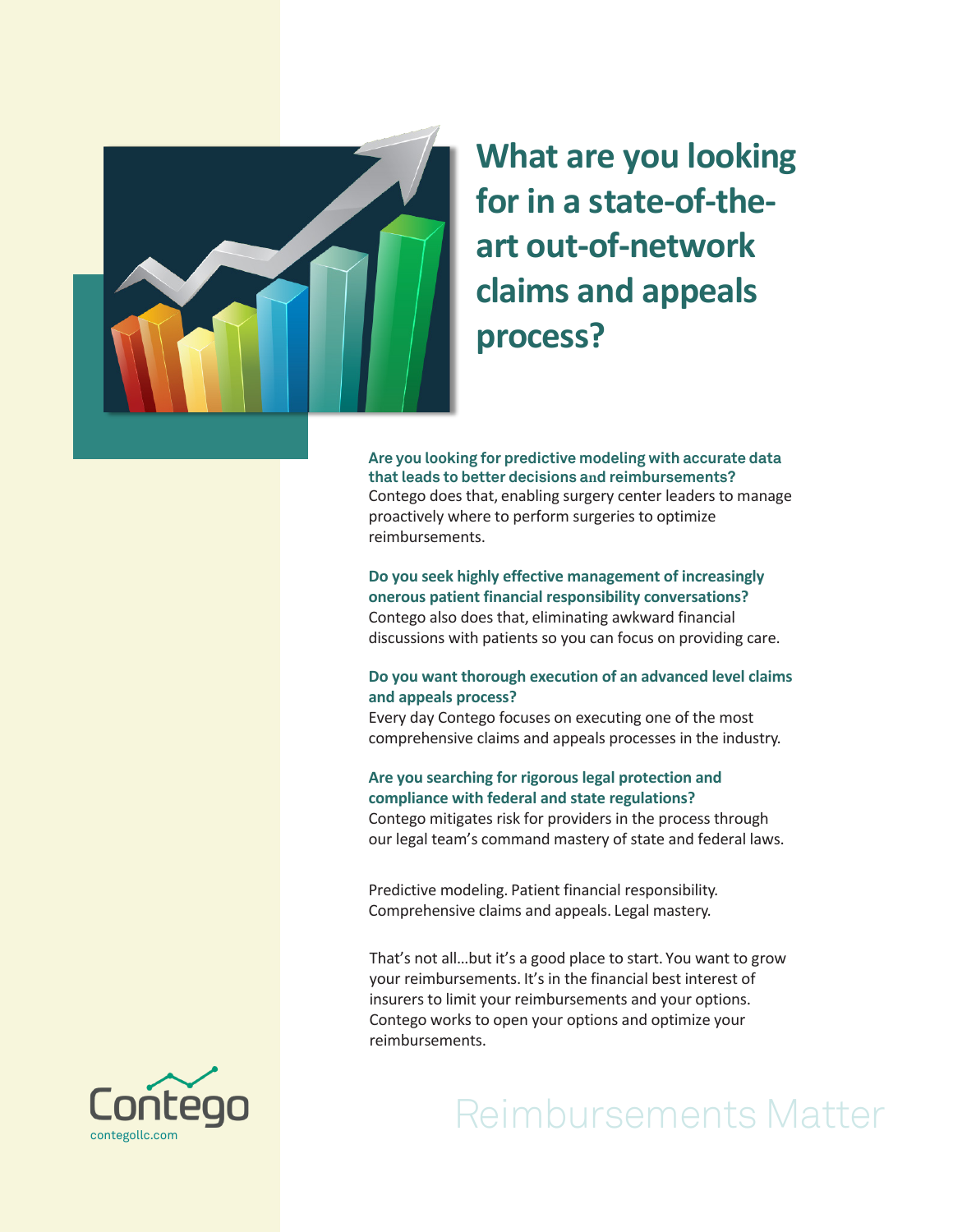

**Do you want the revenue benefits provided by predictive modeling but it just seems too complicated?**

No doubt, analytics can be time consuming, challenging and expensive. You have to obtain the right data. You have to be able to interpret the data. You have to be able to synthesize the data so you can apply it wisely to your surgery center to optimize the results of your claims and appeals.

Applying the right analytics to your business doesn't have to be another complex, painstaking headache. Contego uses the power of predictive modeling to advance surgery center reimbursements by obtaining data that empowers insightful decision-making before the surgical event. Contego provides excellent insights on predictive data so you can provide excellent patient care…and receive optimized reimbursements for it.

You want the optimized reimbursements that come with predictive modeling without the headaches and hassles of data analytics. If we were in your shoes, that's what we'd want too. So ,Contego obtains interpretive insights on behalf our clients, so they are empowered with the best data for decision-making.

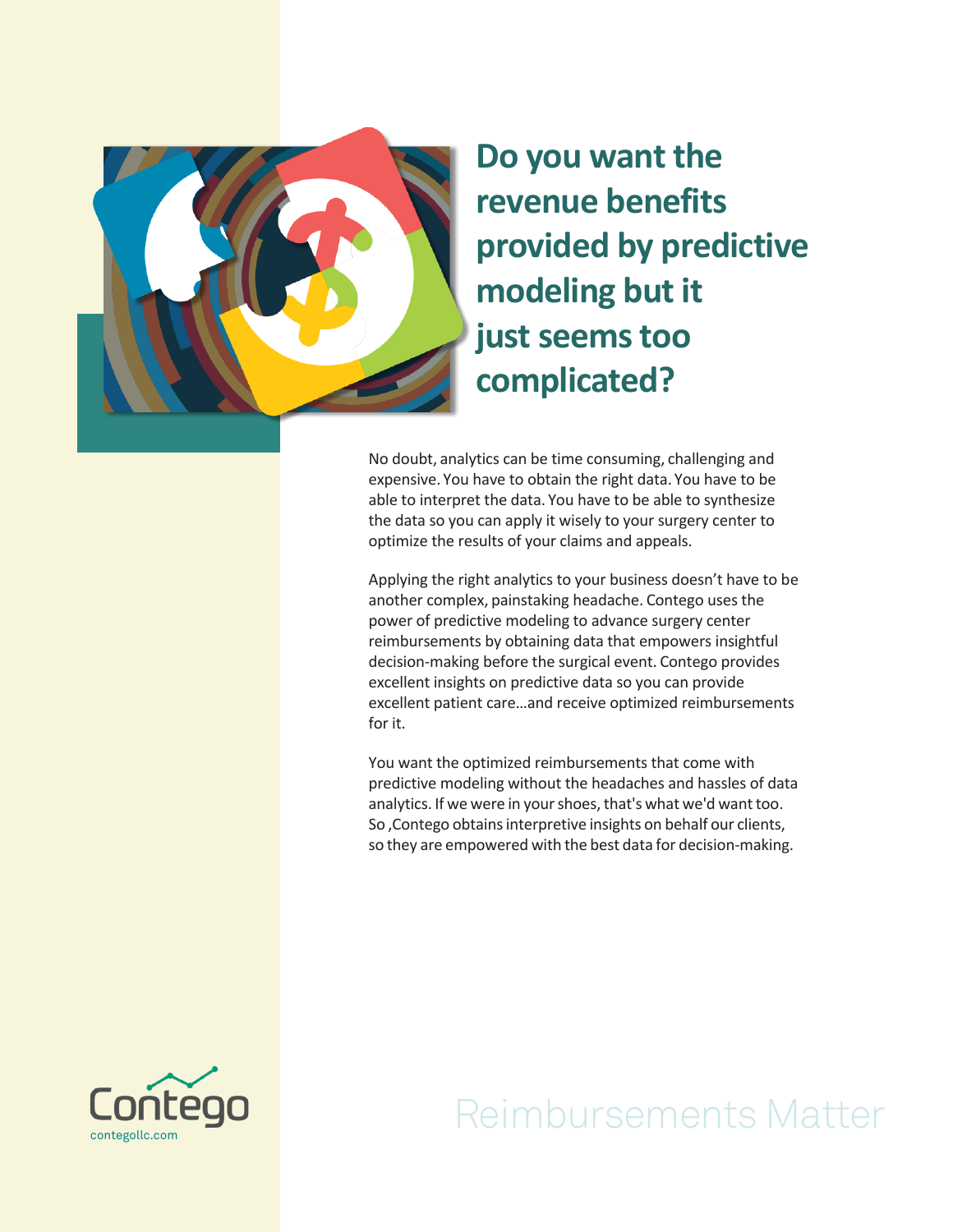

**Are you searching for ways to reduce the increasing awkwardness of patient payment deliberations?**

High deductible, high co-pay health care insurance plans have changed the balance of the doctor-patient relationship. Now providers have to engage patients in difficult to handle discussions about their portion of payments for surgical services. This discussion can get in the way of the kind of doctor-patient relationships that both physicians and patients want to have going into surgery.

Offload the awkward financial discussions and immediately boost your patients' health care experiences. Optimize that experience and you optimize patient health and the likelihood of great word of mouth promotion for your services. Contego provides a highly effective deductible and co-insurance management service so providers can focus on patient care rather than patient out-of-pocket cost.

You want the higher quality of care and the optimized reimbursements that offloading these challenged patient financial discussions will provide. Contego offloads that financial discussion for our surgeon's offices so they can focus on providing care.

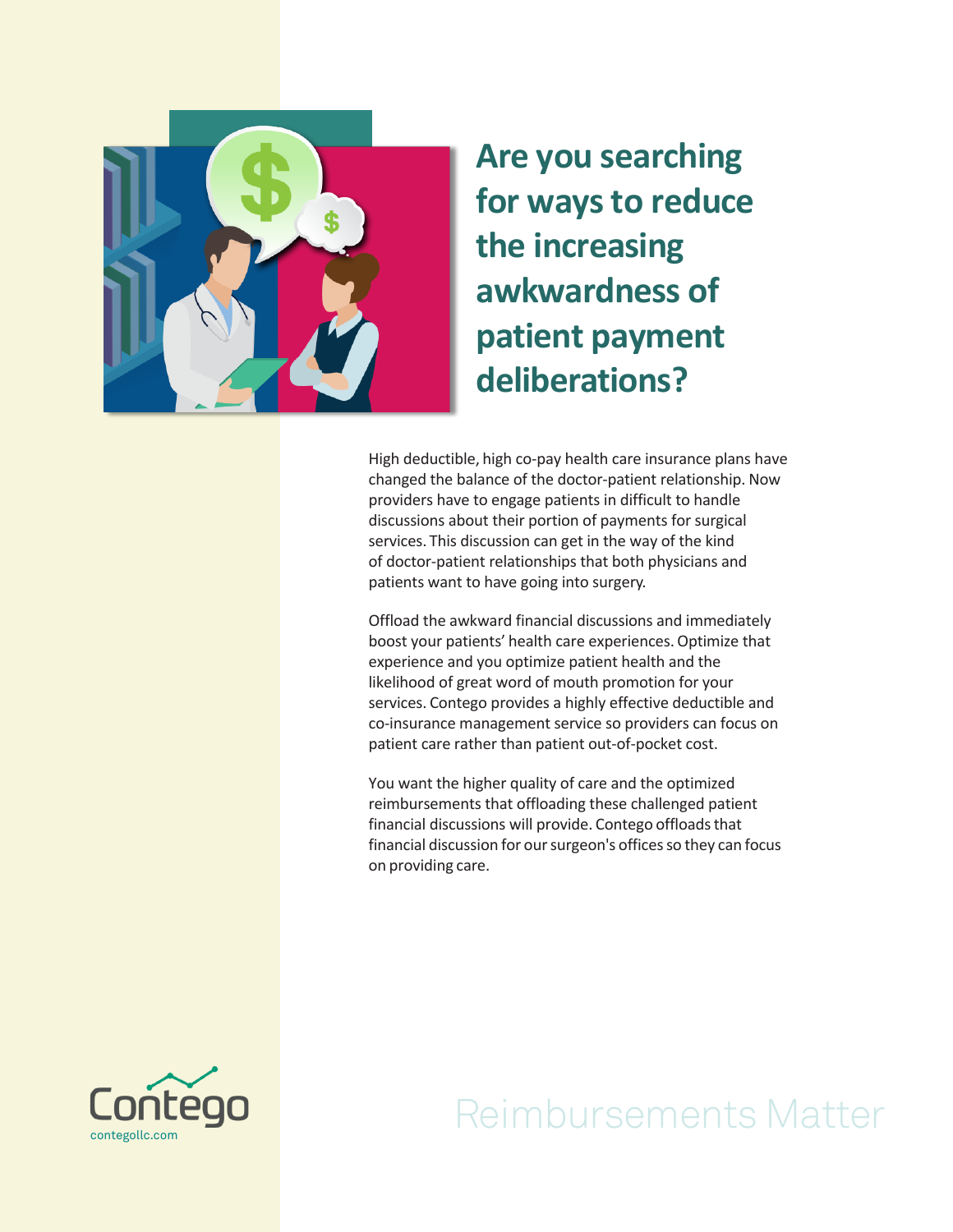

**Are you pursuing better reimbursements through a rigorous claims and appeals process?**

Not all health care claims and appeals processes are equally effective. ERISA and PPACA provide strong and meticulous regulatory frameworks for health care claims and appeals processes. Highly effective claims and appeals processes require years of effort and loads of legal expertise to develop. It's understandably difficult for most surgery centers to be able provide first-class patient service and have time and money left over to devote to developing a first-class claims and appeals process.

Optimize your reimbursements by putting Contego's rigorous claims and appeals process to work for you. Contego has put in the work, the time, and the legal expertise to develop one of the most thorough processes in the industry. Contego applies this process to surgery centers' out-of-network claims. Through this highly developed claims and appeals process, our clients achieve not only optimized reimbursements, but also peace of mind and leverage for insurance contract renewals.

You want the optimized reimbursements that come through a highly effective claims and appeals process. Contego has mastered the claims and appeals process and delivers optimized reimbursements to our clients.

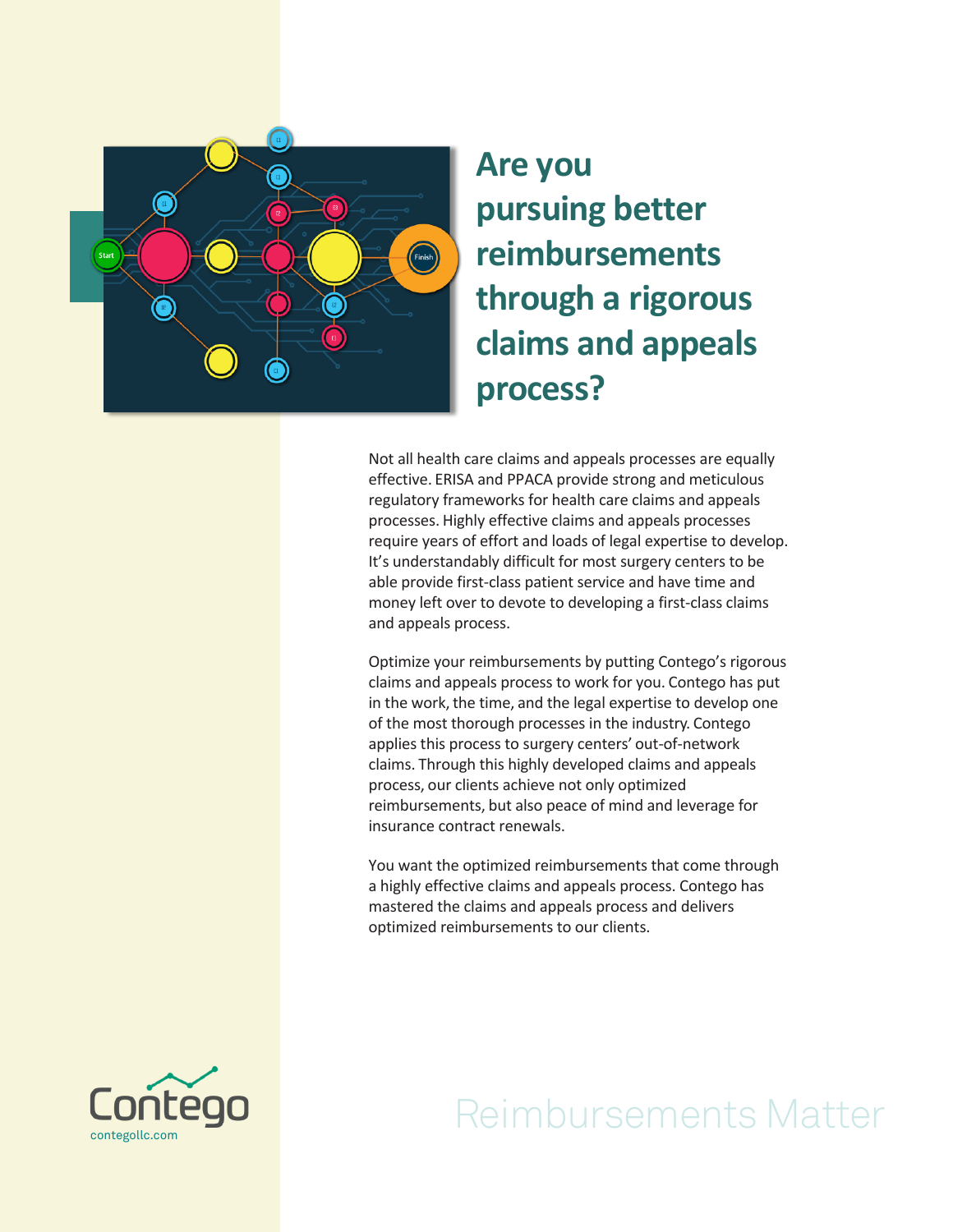

**Are you pursuing better reimbursements through applying strong legal processes when and where they are needed?**

Watching the shifting state and federal healthcare legal landscape and applying consequent changes to processes requires the experience and care of legal experts. Legal experts also engage employers and plan administrators, when needed, to pave the way to counteract unwarranted denials and to develop successful appeals, thereby optimizing providers' reimbursements. However, not many surgery centers can afford the level of legal expertise that can shift the actions of insurers on claims and appeals.

With Contego, you don't need your own legal department for claims and appeals. When you work with Contego, you already have an experienced legal team working on your behalf to protect your interests, to engage with plan administrators, and to optimize your reimbursements.

You want the optimized reimbursements and the advantages that come through a pinpointed utilization of legal resources. Contego makes sure our clients' legal interests are well protected.

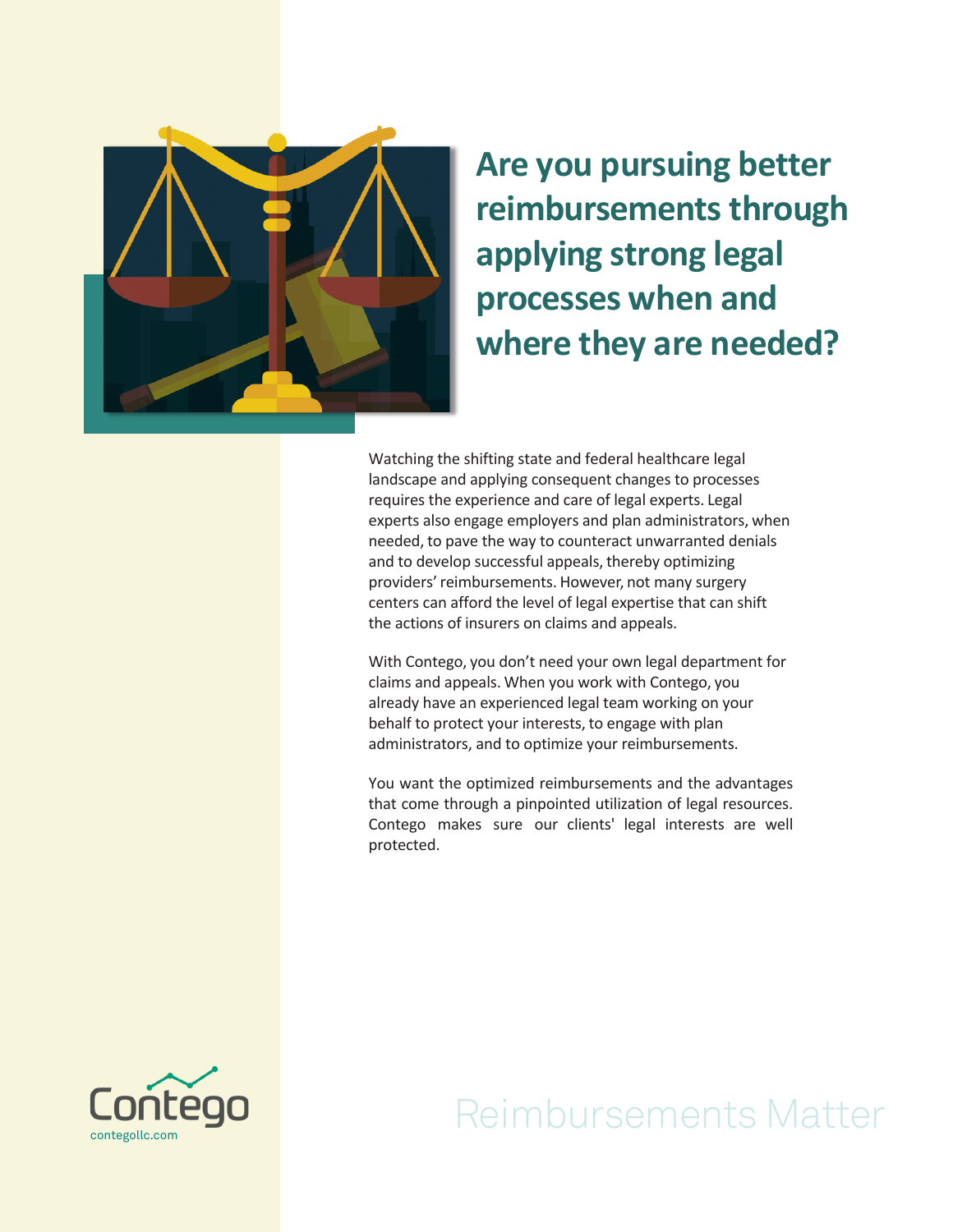

**Are you pursuing better reimbursements by complying with federal and state health care regulations?**

ERISA and PPACA provide the legal framework for all US health care claims and appeals processes. Adherence to these laws and to shifting state health care regulations requires fulltime effort by legal experts. Legal experts protect patient claims from unwarranted denials by insurers, thereby optimizing providers' reimbursements. Not many surgery centers can afford the legal expertise to leverage applicable laws to change insurance company behavior.

With Contego, you don't need your own legal department for claims and appeals. When you work with Contego, you already have a team working on your behalf to protect your interests and to optimize your reimbursements. Contego has developed the legal expertise to leverage resources that hold insurance companies responsible for following claims and appeals law.

You want the optimized reimbursements and the protections that come through a pinpointed utilization of legal resources. Contego deployes those pinpointed legal resources on our clients' behalf.

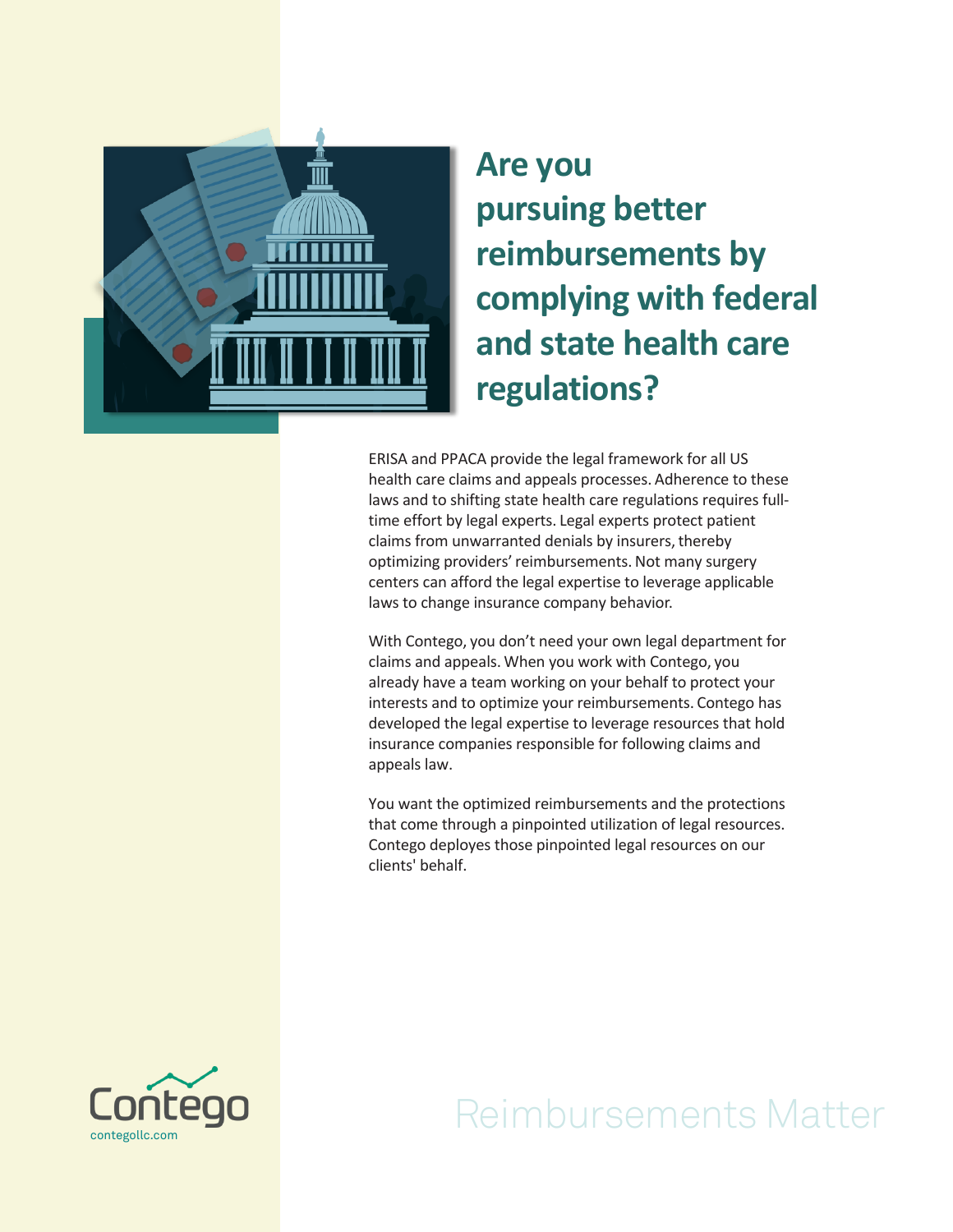

**Are you searching for better reimbursements by helping your patients understand how to use their health care benefits?**

It would easy to overlook the significant role that patients have in the wise stewardship of their healthcare benefits. It would also be a costly mistake. Most patients do not really understand how their health care benefits work. Employers and patients alike pay significantly into health care benefits every month. When patients file claims and insurers deny or underpay, most patients accept the verdict, not knowing their rights and their options. In effect, patients pay for benefits twice…once in the premium and often once again at the point of service. Consequently, providers do not receive reimbursements for services promised in their patients' plan benefits.

Patients don't have to walk the circuitous claims and appeals process alone, wondering what's going to happen next. Contego works with a strategic patient advocacy service that helps each patient understand and use their health care benefits effectively so providers will be reimbursed. Each patient receives one-to-one attention throughout the course of his or her claim and appeal as a complementary service.

You want the optimized reimbursements that come through patients knowledgeably using the health care benefits for which they've already been paying. So does Contego.